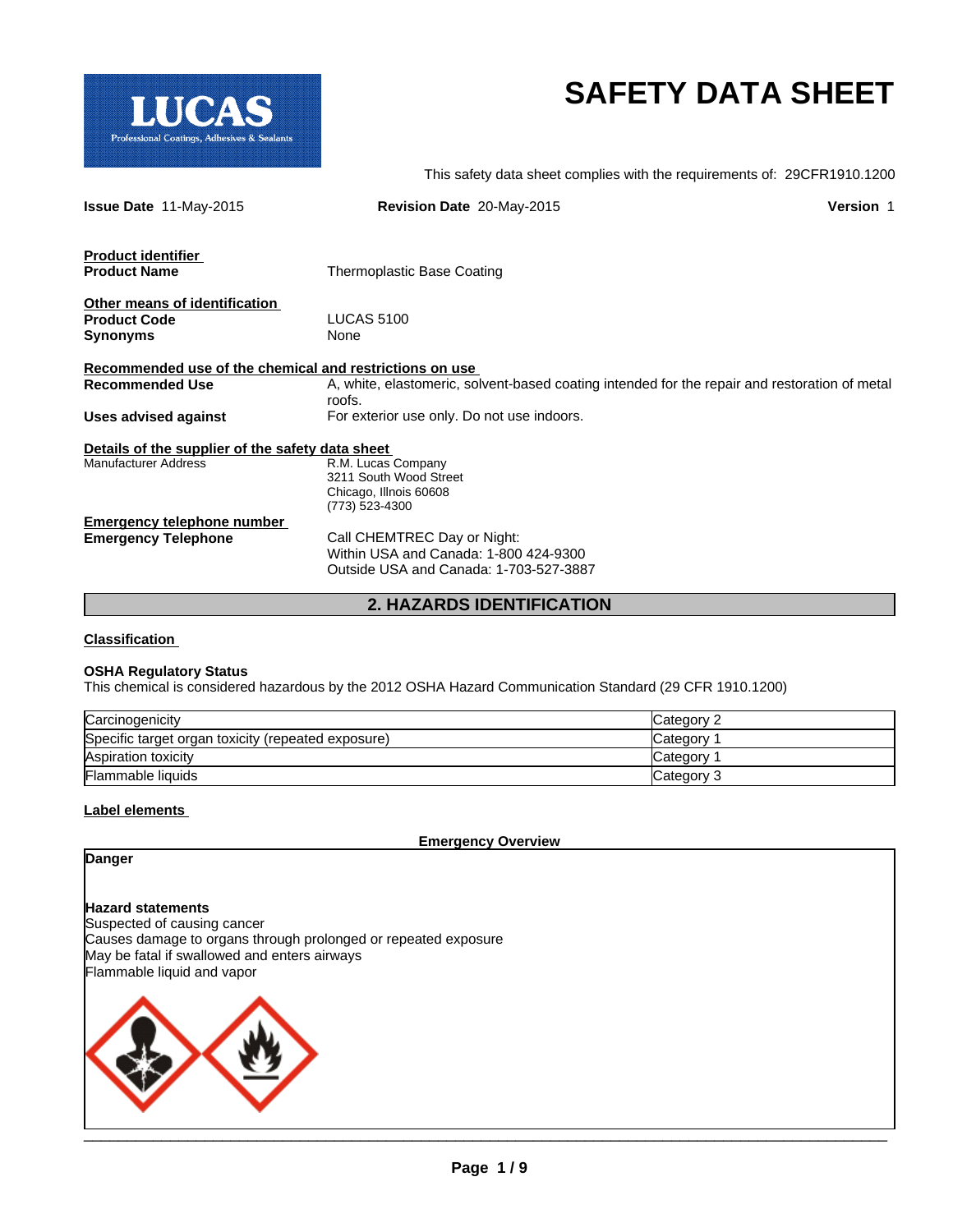$\overline{\phantom{a}}$  ,  $\overline{\phantom{a}}$  ,  $\overline{\phantom{a}}$  ,  $\overline{\phantom{a}}$  ,  $\overline{\phantom{a}}$  ,  $\overline{\phantom{a}}$  ,  $\overline{\phantom{a}}$  ,  $\overline{\phantom{a}}$  ,  $\overline{\phantom{a}}$  ,  $\overline{\phantom{a}}$  ,  $\overline{\phantom{a}}$  ,  $\overline{\phantom{a}}$  ,  $\overline{\phantom{a}}$  ,  $\overline{\phantom{a}}$  ,  $\overline{\phantom{a}}$  ,  $\overline{\phantom{a}}$ 

**Appearance** Viscous **Physical state** Liquid **Odor** Solvent (Mineral Spirits)

# **Precautionary Statements - Prevention**

Obtain special instructions before use Do not handle until all safety precautions have been read and understood Use personal protective equipment as required Do not breathe dust/fume/gas/mist/vapors/spray Wash face, hands and any exposed skin thoroughly after handling Do not eat, drink or smoke when using this product Keep away from heat/sparks/open flames/hot surfaces. Keep container tightly closed when product is not in use. Ground/bond container and receiving equipment Use explosion-proof electrical/ventilating/lighting/equipment Use only non-sparking tools Take precautionary measures against static discharge

# **Precautionary Statements - Response**

IF exposed or concerned: Get medical advice/attention IF ON SKIN (or hair): Remove/Take off immediately all contaminated clothing. Rinse skin with water/shower IF SWALLOWED: Immediately call a POISON CENTER or doctor/physician Do NOT induce vomiting In case of fire: Use CO2, dry chemical, or foam for extinction

#### **Precautionary Statements - Storage**

Store locked up Store in a well-ventilated place. Keep cool

#### **Precautionary Statements - Disposal**

Disposal should be in accordance with applicable local, regional, national and international laws and regulations.

# **Hazards not otherwise classified (HNOC)**

Not applicable

# **Other Information**

• Causes mild skin irritation

- Toxic to aquatic life with long lasting effects
- Harmful to aquatic life

Unknown acute toxicity 29% of the mixture consists of ingredient(s) of unknown toxicity

# **3. COMPOSITION/INFORMATION ON INGREDIENTS**

# **Substance**

**Mixture** This product is a mixture. This material is considered hazardous by the OSHA Hazard Communication Standard (29 CFR 1910.1200).

| Common name            | White Roof Coating.             |
|------------------------|---------------------------------|
| <b>Synonyms</b>        | None.                           |
| <b>Chemical nature</b> | Organic solvents and additives. |

| <b>Chemical Name</b>                  | <b>CAS No.</b> | Weight-%   | <b>Trade Secret</b> |
|---------------------------------------|----------------|------------|---------------------|
| Mineral Spirits (with < 0.1% Benzene) | 8052-41-3      | $20 - 30%$ |                     |
| Aromatic Naptha (with <0.1% Benzene)  | 64742-95-6     | $20 - 30%$ |                     |
| <b>Hydrocarbon Resin</b>              | 69430-35-9     | $10 - 20%$ |                     |
| Styrene/Butadiene Copolymer           | 66070-58-4     | $10 - 20%$ |                     |
| Calcium Carbonate                     | 471-34-1       | $10 - 20%$ | ÷                   |
| 1,2,4 Trimethylbenzene                | 95-63-6        | $0 - 10%$  |                     |
| <b>Titanium Dioxide</b>               | 13463-67-7     | $0 - 10%$  |                     |
| Hydrated Aluminum-Magnesium Silicate  | 12174-11-7     | $0 - 10%$  | ÷                   |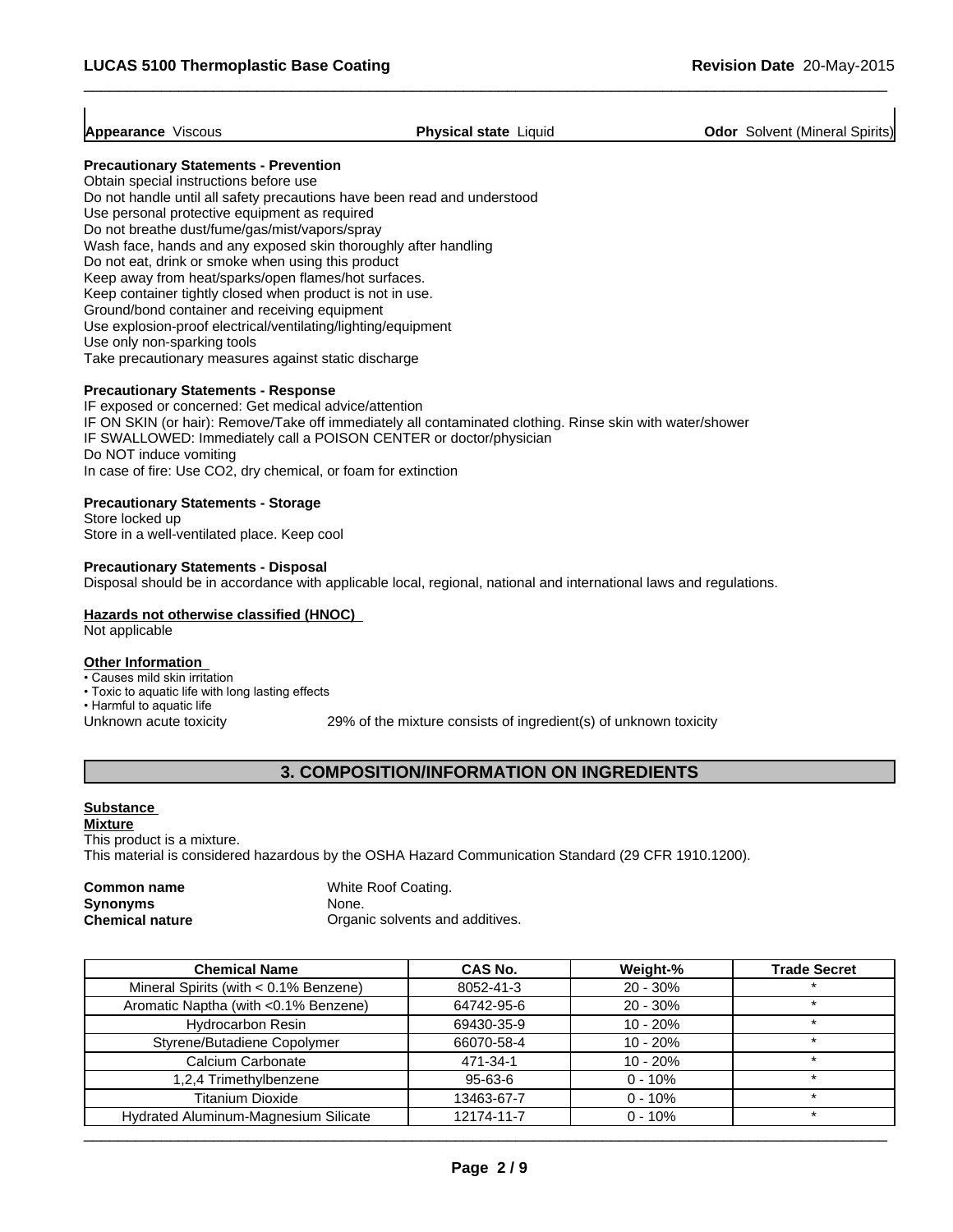(Attapulgite)

# **4. FIRST AID MEASURES**

 $\overline{\phantom{a}}$  ,  $\overline{\phantom{a}}$  ,  $\overline{\phantom{a}}$  ,  $\overline{\phantom{a}}$  ,  $\overline{\phantom{a}}$  ,  $\overline{\phantom{a}}$  ,  $\overline{\phantom{a}}$  ,  $\overline{\phantom{a}}$  ,  $\overline{\phantom{a}}$  ,  $\overline{\phantom{a}}$  ,  $\overline{\phantom{a}}$  ,  $\overline{\phantom{a}}$  ,  $\overline{\phantom{a}}$  ,  $\overline{\phantom{a}}$  ,  $\overline{\phantom{a}}$  ,  $\overline{\phantom{a}}$ 

#### **Description of first aid measures**

| General advice                                              | Contains petroleum distillate. Harmful or fatal if swallowed. Vapor harmful. May affect the<br>brain or central nervous system causing dizziness, headache, or nausea. Reports have<br>associated repeated and prolonged occupational exposure to solvents with permanent brain<br>and nervous system damage. Intentional misuse by deliberately concentrating and inhaling<br>contents may be harmful or fatal. |
|-------------------------------------------------------------|------------------------------------------------------------------------------------------------------------------------------------------------------------------------------------------------------------------------------------------------------------------------------------------------------------------------------------------------------------------------------------------------------------------|
| Eye contact                                                 | In the case of contact with eyes, rinse immediately with plenty of water and seek medical<br>advice.                                                                                                                                                                                                                                                                                                             |
| <b>Skin contact</b>                                         | Wash thoroughly with soap and water. Remove contaminated clothing and shoes. Wash<br>contaminated clothing before reuse. In the case of skin irritation or allergic reactions see a<br>physician.                                                                                                                                                                                                                |
| Inhalation                                                  | Move to fresh air in case of accidental inhalation of vapors. If continued difficulty with<br>breathing is experienced, get medical attention immediately.                                                                                                                                                                                                                                                       |
| Ingestion                                                   | Not an expected route of exposure. If swallowed, do not induce vomiting. Get medical<br>attention immediately.                                                                                                                                                                                                                                                                                                   |
| Self-protection of the first aider                          | First aider: Pay attention to self-protection!.                                                                                                                                                                                                                                                                                                                                                                  |
| Most important symptoms and effects, both acute and delayed |                                                                                                                                                                                                                                                                                                                                                                                                                  |
| Symptoms                                                    | May cause skin irritation. May cause eye irritation.                                                                                                                                                                                                                                                                                                                                                             |
|                                                             | Indication of any immediate medical attention and special treatment needed                                                                                                                                                                                                                                                                                                                                       |
| Note to physicians                                          | Treat symptomatically.                                                                                                                                                                                                                                                                                                                                                                                           |

# **5. FIRE-FIGHTING MEASURES**

# **Suitable extinguishing media**

Use extinguishing measures that are appropriate to local circumstances and the surrounding environment. Dry chemical. Carbon dioxide (CO2). Sand. Use foam or water FOG as a last resort.

**Unsuitable extinguishing media** Do not use a solid water stream as it may scatter and spread fire.

## **Specific hazards arising from the chemical**

Sealed container may rupture/burst when heated or exposed to excessive heat.

**Hazardous combustion products**Thermal decomposition (burning) may release irritating, corrosive and/or toxic gases, vapors and fumes.

# **Explosion data**

**Sensitivity to Mechanical Impact** Not sensitive.

**Sensitivity to Static Discharge** May be ignited by heat, sparks or flames.

# **Protective equipment and precautions for firefighters**

As in any fire, wear self-contained breathing apparatus pressure-demand, MSHA/NIOSH (approved or equivalent) and full protective gear.

# **6. ACCIDENTAL RELEASE MEASURES**

# **Personal precautions, protective equipment and emergency procedures**

**Personal precautions** No action should be taken involving any personal risk or without suitable training. Use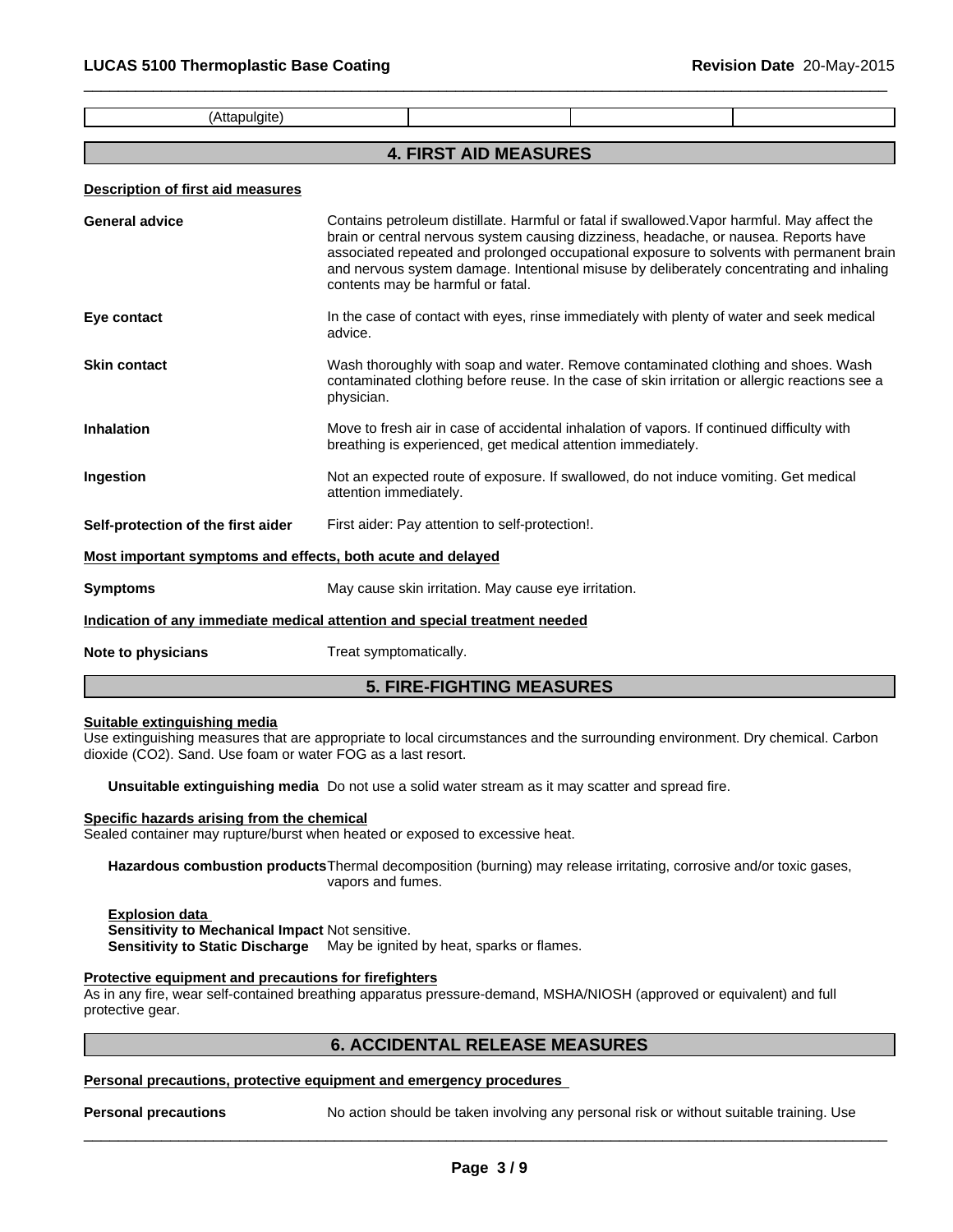|                                                                                                                                                                         | personal protective equipment as required.                                                                                                                                                                                                                                                            |  |  |  |
|-------------------------------------------------------------------------------------------------------------------------------------------------------------------------|-------------------------------------------------------------------------------------------------------------------------------------------------------------------------------------------------------------------------------------------------------------------------------------------------------|--|--|--|
| <b>Other Information</b>                                                                                                                                                | Eliminate all ignition sources (no smoking, flares, sparks or flames in immediate area).                                                                                                                                                                                                              |  |  |  |
| For emergency responders                                                                                                                                                | Use personal protection recommended in Section 8.                                                                                                                                                                                                                                                     |  |  |  |
| <b>Environmental precautions</b>                                                                                                                                        |                                                                                                                                                                                                                                                                                                       |  |  |  |
| <b>Environmental precautions</b>                                                                                                                                        | Avoid release to the environment. Prevent further leakage or spillage if safe to do so.<br>Prevent product from entering sewers, drains, or waterways. Local authorities should be<br>advised if significant spillages can not be contained. See Section 12 for additional<br>ecological information. |  |  |  |
| Methods and material for containment and cleaning up                                                                                                                    |                                                                                                                                                                                                                                                                                                       |  |  |  |
| Contain spillage with non-combustible absorbent material, e.g. sand, earth, diatomaceous<br><b>Methods for containment</b><br>earth, vermiculite.                       |                                                                                                                                                                                                                                                                                                       |  |  |  |
| Methods for cleaning up                                                                                                                                                 | Pick up the absorbed material (described just above) and transfer to properly labeled<br>containers for disposal according to local / national regulations (see Section 13).                                                                                                                          |  |  |  |
| Prevention of secondary hazards                                                                                                                                         | Clean contaminated objects and areas thoroughly observing environmental regulations.                                                                                                                                                                                                                  |  |  |  |
|                                                                                                                                                                         | <b>7. HANDLING AND STORAGE</b>                                                                                                                                                                                                                                                                        |  |  |  |
| <b>Precautions for safe handling</b>                                                                                                                                    |                                                                                                                                                                                                                                                                                                       |  |  |  |
| Advice on safe handling                                                                                                                                                 | Use personal protective equipment as required. Remove all sources of ignition. Use only<br>outdoors.                                                                                                                                                                                                  |  |  |  |
| Conditions for safe storage, including any incompatibilities                                                                                                            |                                                                                                                                                                                                                                                                                                       |  |  |  |
| <b>Storage Conditions</b><br>Keep containers tightly closed in a cool, dry, well-ventilated place. Keep away from heat,<br>sparks, flame and other sources of ignition. |                                                                                                                                                                                                                                                                                                       |  |  |  |
| Incompatible materials                                                                                                                                                  | Strong acids. Strong oxidizing agents.                                                                                                                                                                                                                                                                |  |  |  |

 $\overline{\phantom{a}}$  ,  $\overline{\phantom{a}}$  ,  $\overline{\phantom{a}}$  ,  $\overline{\phantom{a}}$  ,  $\overline{\phantom{a}}$  ,  $\overline{\phantom{a}}$  ,  $\overline{\phantom{a}}$  ,  $\overline{\phantom{a}}$  ,  $\overline{\phantom{a}}$  ,  $\overline{\phantom{a}}$  ,  $\overline{\phantom{a}}$  ,  $\overline{\phantom{a}}$  ,  $\overline{\phantom{a}}$  ,  $\overline{\phantom{a}}$  ,  $\overline{\phantom{a}}$  ,  $\overline{\phantom{a}}$ 

# **8. EXPOSURE CONTROLS/PERSONAL PROTECTION**

# **Control parameters**

**Exposure Guidelines** No ACGIH or OSHA PEL is assigned to this mixture.

Exposure limits for the component materials are shown below.

This product, as supplied, is not believed to contain any hazardous material that exceeds exposure limits established by OSHA.

| $\frac{1}{2}$                                                       |                                    |                                                                                                               |                                                                                                      |  |  |
|---------------------------------------------------------------------|------------------------------------|---------------------------------------------------------------------------------------------------------------|------------------------------------------------------------------------------------------------------|--|--|
| <b>Chemical Name</b>                                                | <b>ACGIH TLV</b>                   | <b>OSHA PEL</b>                                                                                               | <b>NIOSH IDLH</b>                                                                                    |  |  |
| Mineral Spirits (with $< 0.1\%$<br>Benzene)<br>8052-41-3            | TWA: 100 ppm                       | TWA: 500 ppm<br>TWA: 2900 mg/m <sup>3</sup><br>(vacated) TWA: 100 ppm<br>(vacated) TWA: 525 mg/m <sup>3</sup> | IDLH: 20000 mg/m <sup>3</sup><br>Ceiling: 1800 mg/m <sup>3</sup> 15 min<br>TWA: $350 \text{ mg/m}^3$ |  |  |
| Calcium Carbonate<br>471-34-1                                       |                                    |                                                                                                               | TWA: 10 $mg/m3$ total dust<br>TWA: $5 \text{ mg/m}^3$ respirable dust                                |  |  |
| 1,2,4 Trimethylbenzene<br>$95 - 63 - 6$                             |                                    |                                                                                                               | TWA: 25 ppm<br>TWA: $125 \text{ mg/m}^3$                                                             |  |  |
| Titanium Dioxide<br>13463-67-7                                      | TWA: $10 \text{ mg/m}^3$           | TWA: 15 $mg/m3$ total dust<br>(vacated) TWA: 10 $mg/m3$ total dust                                            | IDLH: $5000 \text{ mg/m}^3$                                                                          |  |  |
| Hydrated Aluminum-Magnesium<br>Silicate (Attapulgite)<br>12174-11-7 | TWA: 1 $mq/m3$ respirable fraction |                                                                                                               |                                                                                                      |  |  |

**Appropriate engineering controls**

**Engineering Controls** Use natural cross ventilation, local (mechanical) pick-up, and/or general area mechanical cross ventilation. Ventilation pattern should be designed to prevent accumulation of asphalt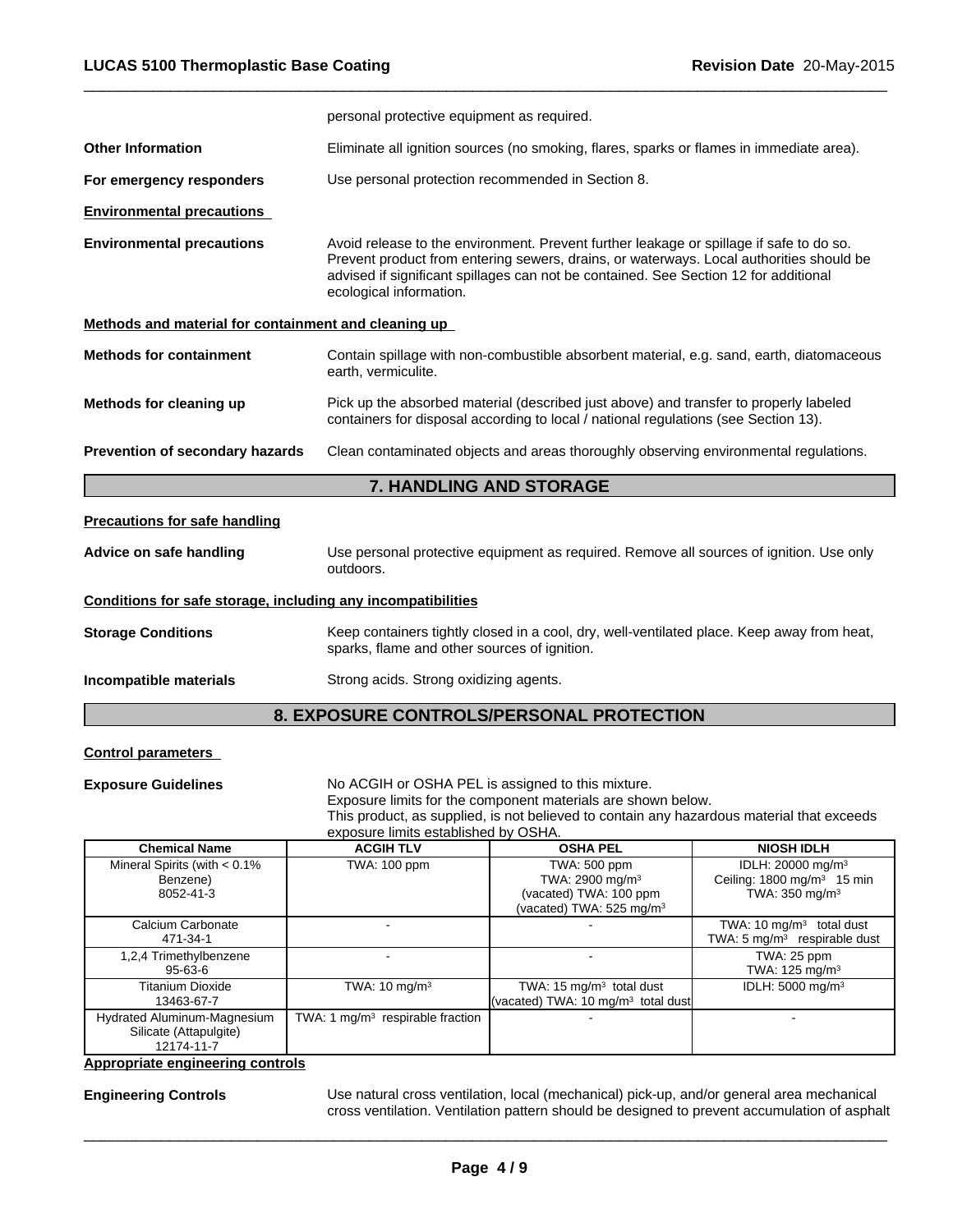vapors. Ventilation must be sufficient to maintain asphalt vapor concentrations below the TWA limits outlined above.

 $\overline{\phantom{a}}$  ,  $\overline{\phantom{a}}$  ,  $\overline{\phantom{a}}$  ,  $\overline{\phantom{a}}$  ,  $\overline{\phantom{a}}$  ,  $\overline{\phantom{a}}$  ,  $\overline{\phantom{a}}$  ,  $\overline{\phantom{a}}$  ,  $\overline{\phantom{a}}$  ,  $\overline{\phantom{a}}$  ,  $\overline{\phantom{a}}$  ,  $\overline{\phantom{a}}$  ,  $\overline{\phantom{a}}$  ,  $\overline{\phantom{a}}$  ,  $\overline{\phantom{a}}$  ,  $\overline{\phantom{a}}$ 

# **Individual protection measures, such as personal protective equipment**

| <b>Eye/face protection</b>            | Wear safety glasses with side shields (or goggles).                                                                                                                                             |
|---------------------------------------|-------------------------------------------------------------------------------------------------------------------------------------------------------------------------------------------------|
| Skin and body protection              | Wear protective gloves and protective clothing that is resistant to chemical penetration.                                                                                                       |
| <b>Respiratory protection</b>         | No protective equipment is needed under normal use conditions. If exposure limits are<br>exceeded or irritation is experienced, a NIOSH/MSHA approved respiratory protection<br>should be worn. |
| <b>General Hygiene Considerations</b> | Wash face, hands and any exposed skin thoroughly after handling. Wash contaminated<br>clothing before reuse.                                                                                    |

# **9. PHYSICAL AND CHEMICAL PROPERTIES**

# **Information on basic physical and chemical properties**

| <b>Physical state</b><br>Appearance<br>Color | Liquid<br><b>Viscous</b><br>White                     | Odor<br><b>Odor threshold</b> | Solvent (Mineral Spirits)<br>1-30 PPM. Odor<br>thresholds vary greatly.<br>Do not rely on odor<br>threshold alone to<br>determine potentially<br>hazardous substances. |
|----------------------------------------------|-------------------------------------------------------|-------------------------------|------------------------------------------------------------------------------------------------------------------------------------------------------------------------|
| <b>Property</b>                              | <b>Values</b>                                         | Remarks • Method              |                                                                                                                                                                        |
| рH                                           | Not applicable                                        |                               |                                                                                                                                                                        |
| Melting point/freezing point                 | None / -70 °C None / -94 °F                           | shown.                        | Melting Point is not applicable. Freezing points are                                                                                                                   |
| Boiling point / boiling range                | > 154 °C / 310 °F                                     |                               |                                                                                                                                                                        |
| <b>Flash point</b>                           | > 40.5 °C / > 105 °F                                  | Setaflash                     |                                                                                                                                                                        |
| <b>Evaporation rate</b>                      | 0.1                                                   | Butly acetate $= 1$           |                                                                                                                                                                        |
| Flammability (solid, gas)                    | No information available                              |                               |                                                                                                                                                                        |
| <b>Flammability Limit in Air</b>             |                                                       | C.                            | Flammable above 105 degrees F and 40.5 degrees                                                                                                                         |
| <b>Upper flammability limit:</b>             | 7.0                                                   |                               |                                                                                                                                                                        |
| Lower flammability limit:                    | 1.6                                                   |                               |                                                                                                                                                                        |
| Vapor pressure                               | $0.3$ (kPa)                                           | @ 20 °C                       |                                                                                                                                                                        |
| <b>Vapor density</b>                         | 5.3                                                   |                               | Where: Air = 1 at 68 degrees $F(20$ degrees C)                                                                                                                         |
| <b>Specific Gravity</b>                      | 1.10                                                  | Water = $1q/ml$               |                                                                                                                                                                        |
| <b>Water solubility</b>                      | Insoluble                                             |                               |                                                                                                                                                                        |
| Solubility in other solvents                 | Soluble in aromatic and aliphatic<br>solvents.        |                               |                                                                                                                                                                        |
| <b>Partition coefficient</b>                 | No information available                              | No data available.            |                                                                                                                                                                        |
| <b>Autoignition temperature</b>              | 330 °C / 626 °F                                       |                               |                                                                                                                                                                        |
| <b>Decomposition temperature</b>             | No information available                              |                               |                                                                                                                                                                        |
| <b>Kinematic viscosity</b>                   | No information available                              |                               |                                                                                                                                                                        |
| <b>Dynamic viscosity</b>                     | No information available                              |                               |                                                                                                                                                                        |
| <b>Explosive properties</b>                  | Vapor accumulation could flash or explode if ignited. |                               |                                                                                                                                                                        |
| <b>Oxidizing properties</b>                  | None                                                  |                               |                                                                                                                                                                        |
| <b>Other Information</b>                     |                                                       |                               |                                                                                                                                                                        |
| <b>Softening point</b>                       | Not applicable                                        |                               |                                                                                                                                                                        |
| Molecular weight                             | No information available                              |                               |                                                                                                                                                                        |
| <b>VOC Content (%)</b>                       | Less than $550$ g/l.                                  |                               |                                                                                                                                                                        |
| <b>Density</b>                               | 9.0 to 9.4 10lb/gal                                   |                               |                                                                                                                                                                        |
| <b>Bulk density</b>                          | Not applicable                                        |                               |                                                                                                                                                                        |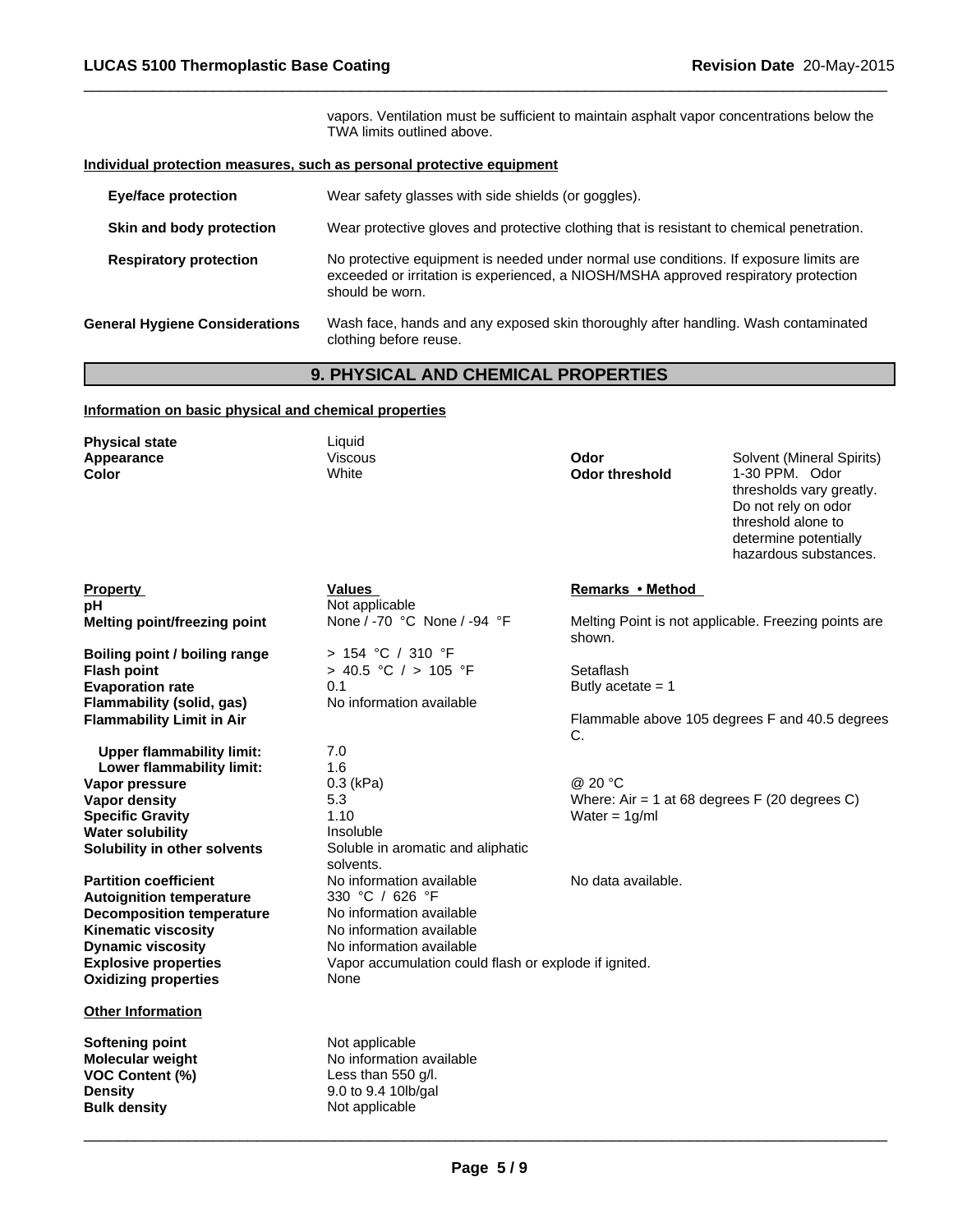# **10. STABILITY AND REACTIVITY**

 $\overline{\phantom{a}}$  ,  $\overline{\phantom{a}}$  ,  $\overline{\phantom{a}}$  ,  $\overline{\phantom{a}}$  ,  $\overline{\phantom{a}}$  ,  $\overline{\phantom{a}}$  ,  $\overline{\phantom{a}}$  ,  $\overline{\phantom{a}}$  ,  $\overline{\phantom{a}}$  ,  $\overline{\phantom{a}}$  ,  $\overline{\phantom{a}}$  ,  $\overline{\phantom{a}}$  ,  $\overline{\phantom{a}}$  ,  $\overline{\phantom{a}}$  ,  $\overline{\phantom{a}}$  ,  $\overline{\phantom{a}}$ 

**Reactivity**  Not applicable

Not applicable

**Chemical stability** Stable. **Possibility of Hazardous Reactions** None under normal use.<br> **Hazardous polymerization** Hazardous polymerization does not occur.

**Conditions to avoid** Avoid static discharge. Avoid heat, sparks, and open flame. **Incompatible materials** Strong acids. Strong oxidizing agents. **Hazardous Decomposition Products** Combustion may produce carbon monoxide, carbon dioxide, and other asphyxiants.

# **11. TOXICOLOGICAL INFORMATION**

# **Information on likely routes of exposure**

| <b>Product Information</b>                             |                                  | Toxicological testing has not been conducted for this product overall. Available toxicological<br>data for individualing redients are summarized below.                                                                                                                                                                                                                                                                                                                                                                                                                                                                                           |                                   |  |  |
|--------------------------------------------------------|----------------------------------|---------------------------------------------------------------------------------------------------------------------------------------------------------------------------------------------------------------------------------------------------------------------------------------------------------------------------------------------------------------------------------------------------------------------------------------------------------------------------------------------------------------------------------------------------------------------------------------------------------------------------------------------------|-----------------------------------|--|--|
| <b>Inhalation</b>                                      | Avoid breathing vapors or mists. |                                                                                                                                                                                                                                                                                                                                                                                                                                                                                                                                                                                                                                                   |                                   |  |  |
| Eye contact                                            |                                  | Avoid contact with eyes. Contact with eyes may cause irritation.                                                                                                                                                                                                                                                                                                                                                                                                                                                                                                                                                                                  |                                   |  |  |
| <b>Skin contact</b>                                    | May cause irritation.            |                                                                                                                                                                                                                                                                                                                                                                                                                                                                                                                                                                                                                                                   |                                   |  |  |
| Ingestion                                              | route of exposure.               | If swallowed, do not induce vomiting. Get medical attention immediately. Not an expected                                                                                                                                                                                                                                                                                                                                                                                                                                                                                                                                                          |                                   |  |  |
| <b>Component Information</b>                           |                                  | The IARC Monograph (Vol 93, 2010, Carbon Black, Titanium Dioxide, Talc) states: "No<br>significant exposure to primary particles of Titanium Dioxide is thought to occur during the<br>use of products in which Titanium Dioxide is bound to other materials, such as in paints."<br>* No significant exposure to Crystalline Silica (Quartz) is thought to occur during the use of<br>products in which Crystalline Silica (Quartz) is bound to other materials, such as in paints<br>and coatings. As one reference, see California Office of Health Hazard Assessment at:<br>http://www.oehha.org/prop65/CRNR_notices/safe_use/sylicasud2.html |                                   |  |  |
| <b>Chemical Name</b>                                   | Oral LD50                        | <b>Dermal LD50</b>                                                                                                                                                                                                                                                                                                                                                                                                                                                                                                                                                                                                                                | <b>Inhalation LC50</b>            |  |  |
| Aromatic Naptha (with <0.1%)<br>Benzene)<br>64742-95-6 | $= 8400$ mg/kg (Rat)             | $>$ 2000 mg/kg (Rabbit)                                                                                                                                                                                                                                                                                                                                                                                                                                                                                                                                                                                                                           | $= 3400$ ppm (Rat) 4 h            |  |  |
| Calcium Carbonate<br>471-34-1                          | $= 6450$ mg/kg (Rat)             |                                                                                                                                                                                                                                                                                                                                                                                                                                                                                                                                                                                                                                                   |                                   |  |  |
| 1,2,4 Trimethylbenzene<br>95-63-6                      | $=$ 3400 mg/kg (Rat)             | $>$ 3160 mg/kg (Rabbit)                                                                                                                                                                                                                                                                                                                                                                                                                                                                                                                                                                                                                           | $= 18$ g/m <sup>3</sup> (Rat) 4 h |  |  |
| <b>Titanium Dioxide</b><br>13463-67-7                  | > 10000 mg/kg (Rat)              |                                                                                                                                                                                                                                                                                                                                                                                                                                                                                                                                                                                                                                                   |                                   |  |  |

# **Information on toxicological effects**

**Symptoms Inhalation of high vapor concentrations may cause symptoms like headache, dizziness,** tiredness, nausea and vomiting.

 $\overline{\phantom{a}}$  ,  $\overline{\phantom{a}}$  ,  $\overline{\phantom{a}}$  ,  $\overline{\phantom{a}}$  ,  $\overline{\phantom{a}}$  ,  $\overline{\phantom{a}}$  ,  $\overline{\phantom{a}}$  ,  $\overline{\phantom{a}}$  ,  $\overline{\phantom{a}}$  ,  $\overline{\phantom{a}}$  ,  $\overline{\phantom{a}}$  ,  $\overline{\phantom{a}}$  ,  $\overline{\phantom{a}}$  ,  $\overline{\phantom{a}}$  ,  $\overline{\phantom{a}}$  ,  $\overline{\phantom{a}}$ 

#### **Delayed and immediate effects as well as chronic effects from short and long-term exposure**

| <b>Skin corrosion/irritation</b>  | Can cause skin irritation. |
|-----------------------------------|----------------------------|
| Serious eye damage/eye irritation | Irritating to eyes.        |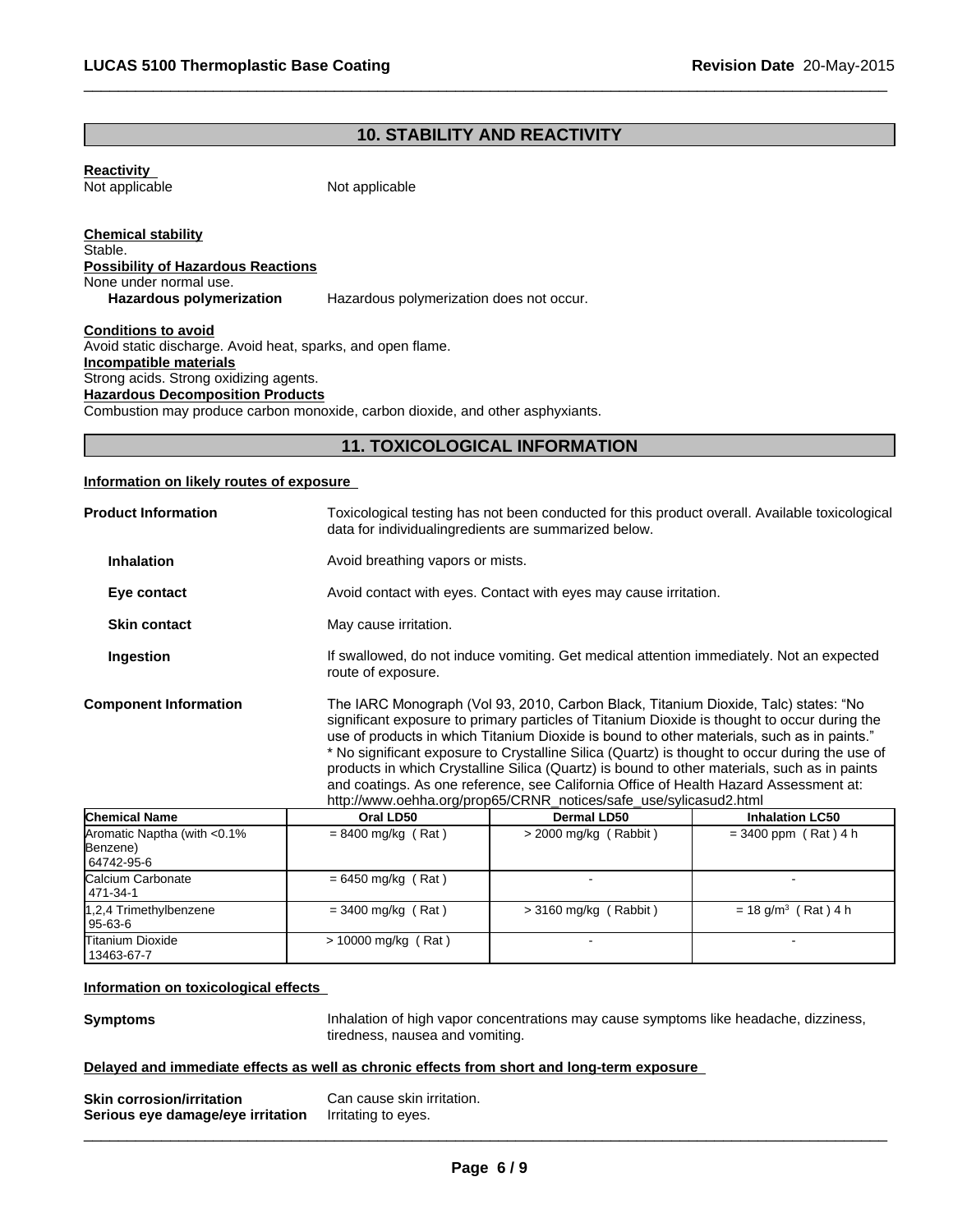| <b>Irritation</b>      |              | Irritating to eyes, respiratory system and skin.                                     |            |             |  |  |
|------------------------|--------------|--------------------------------------------------------------------------------------|------------|-------------|--|--|
| <b>Corrosivity</b>     |              | Not classified.                                                                      |            |             |  |  |
| <b>Sensitization</b>   |              | May cause sensitization of susceptible persons.                                      |            |             |  |  |
| Germ cell mutagenicity |              | This product does not contain any ingredients that cause germ cell mutagenicity.     |            |             |  |  |
| Carcinogenicity        |              | The table below indicates whether each agency (ACGIH, IARC, NTP, or OSHA) has listed |            |             |  |  |
|                        |              | any ingredient as a carcinogen.                                                      |            |             |  |  |
| <b>Chemical Name</b>   | <b>ACGIH</b> | <b>IARC</b>                                                                          | <b>NTP</b> | <b>OSHA</b> |  |  |
| المستحدث والبارا       |              | O(1)                                                                                 |            |             |  |  |

 $\overline{\phantom{a}}$  ,  $\overline{\phantom{a}}$  ,  $\overline{\phantom{a}}$  ,  $\overline{\phantom{a}}$  ,  $\overline{\phantom{a}}$  ,  $\overline{\phantom{a}}$  ,  $\overline{\phantom{a}}$  ,  $\overline{\phantom{a}}$  ,  $\overline{\phantom{a}}$  ,  $\overline{\phantom{a}}$  ,  $\overline{\phantom{a}}$  ,  $\overline{\phantom{a}}$  ,  $\overline{\phantom{a}}$  ,  $\overline{\phantom{a}}$  ,  $\overline{\phantom{a}}$  ,  $\overline{\phantom{a}}$ 

| Gilennual Nanie                                            | AGUIN | IARU     | <b>IN LE</b> | VJNA |
|------------------------------------------------------------|-------|----------|--------------|------|
| Hydrated                                                   |       | Group 2B |              |      |
| Aluminum-Magnesium<br>Silicate (Attapulgite)<br>12174-11-7 |       | Group 3  |              |      |

**Legend**

*IARC (International Agency for Research on Cancer)*

*Group 1 - Carcinogenic to Humans*

*Group 2A - Probably Carcinogenic to Humans*

*Group 2B - Possibly Carcinogenic to Humans*

*Group 3 - Not classifiable as a human carcinogen.*

*OSHA (Occupational Safety and Health Administration of the US Department of Labor)*

*X - Present*

| <b>Reproductive toxicity</b>    | None known.               |
|---------------------------------|---------------------------|
| <b>Developmental Toxicity</b>   | None known.               |
| <b>Teratogenicity</b>           | None known.               |
| <b>STOT - single exposure</b>   | No information available. |
| <b>STOT - repeated exposure</b> | No information available. |
| Aspiration hazard               | No information available. |

#### **Numerical measures of toxicity - No information available**

**The following values are calculated based on chapter 3.1 of the GHS document** For exterior use only. Do not use indoors.

| ATEmix (oral)                 | 9.574.00 |
|-------------------------------|----------|
| ATEmix (dermal)               | 5.132.00 |
| ATEmix (inhalation-dust/mist) | 11.83    |

# **12. ECOLOGICAL INFORMATION**

# **Ecotoxicity**

The following table lists information related to aquatic toxicity

| <b>Chemical Name</b>         | Algae/aguatic plants | Fish                            | Crustacea                     |
|------------------------------|----------------------|---------------------------------|-------------------------------|
| Aromatic Naptha (with <0.1%) |                      | 9.22: 96 h Oncorhynchus mykiss  | 6.14: 48 h Daphnia magna mg/L |
| Benzene)                     |                      | ma/L LC50                       | EC50                          |
| 64742-95-6                   |                      |                                 |                               |
| 1,2,4 Trimethylbenzene       |                      | 7.19 - 8.28: 96 h Pimephales    | 6.14: 48 h Daphnia magna mg/L |
| 95-63-6                      |                      | promelas mg/L LC50 flow-through | EC50                          |

#### **Persistence and degradability**

No information available.

# **Bioaccumulation**

No information available.

| <b>Chemical Name</b>     | <b>Partition coefficient</b> |
|--------------------------|------------------------------|
| Trimethylbenzene<br>.2.4 | 3.63                         |
| $95 - 63 - 6$            |                              |

**Other adverse effects** No information available

# **13. DISPOSAL CONSIDERATIONS**

# **Waste treatment methods**

**Disposal of wastes** Disposal should be in accordance with applicable local, regional, national and international laws and regulations.  $l$  laws and regulations.  $\blacksquare$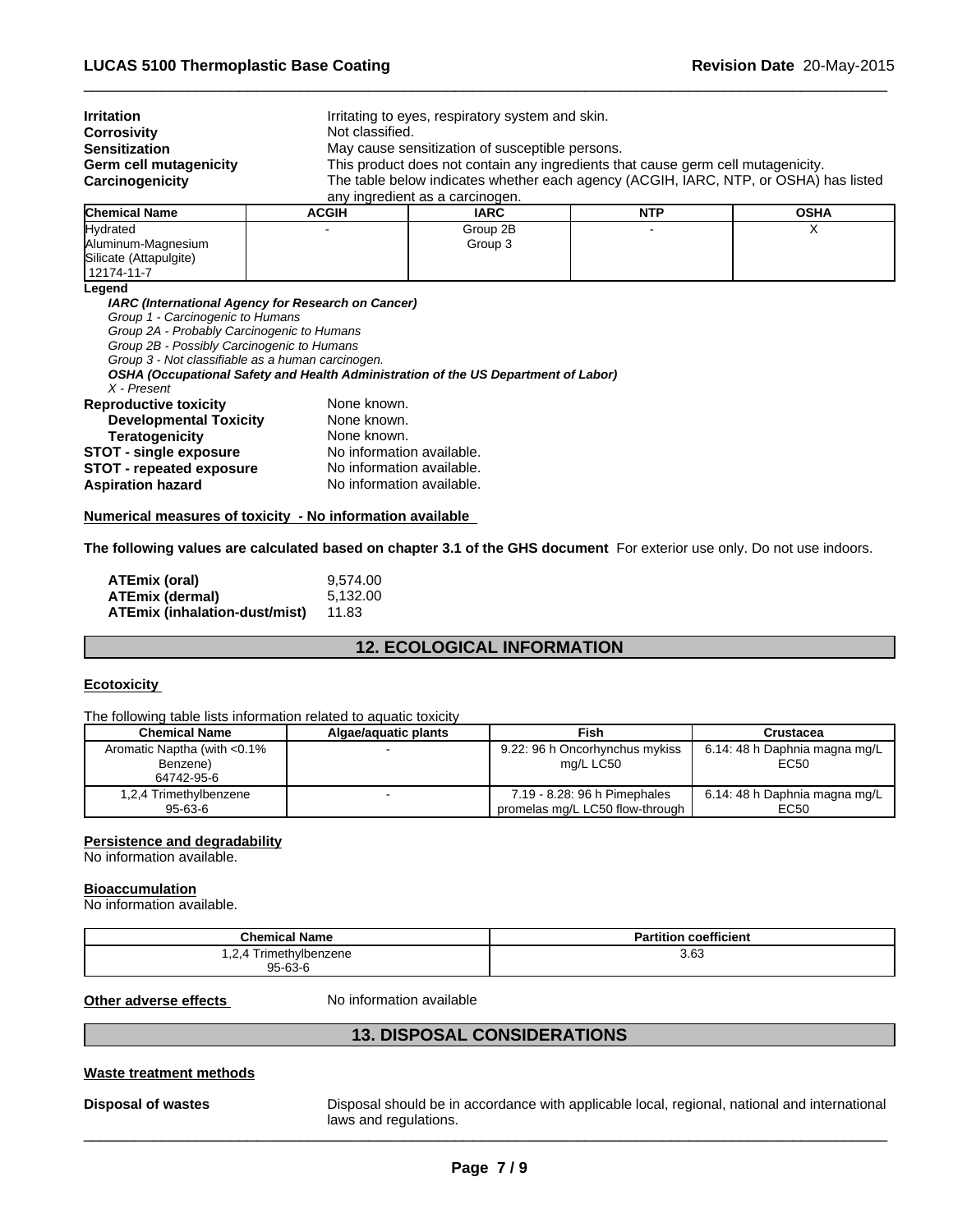**Contaminated packaging Do not reuse container.** 

# **14. TRANSPORT INFORMATION**

 $\overline{\phantom{a}}$  ,  $\overline{\phantom{a}}$  ,  $\overline{\phantom{a}}$  ,  $\overline{\phantom{a}}$  ,  $\overline{\phantom{a}}$  ,  $\overline{\phantom{a}}$  ,  $\overline{\phantom{a}}$  ,  $\overline{\phantom{a}}$  ,  $\overline{\phantom{a}}$  ,  $\overline{\phantom{a}}$  ,  $\overline{\phantom{a}}$  ,  $\overline{\phantom{a}}$  ,  $\overline{\phantom{a}}$  ,  $\overline{\phantom{a}}$  ,  $\overline{\phantom{a}}$  ,  $\overline{\phantom{a}}$ 

| <b>DOT</b>                        | Regulated<br>DOT Ground: Not regulated if shipped in containers < 119 gallons (450 liters).<br>DOT Ground: Regulated if shipped in containers >119 gallons (450 liters). |  |
|-----------------------------------|--------------------------------------------------------------------------------------------------------------------------------------------------------------------------|--|
| Proper shipping name              | Combustible liquid, n.o.s (mineral spirits)                                                                                                                              |  |
| <b>Hazard Class</b>               | 3                                                                                                                                                                        |  |
| <b>Packing Group</b>              | III                                                                                                                                                                      |  |
| <b>TDG</b>                        | Regulated                                                                                                                                                                |  |
| UN/ID no.                         | NA 1993                                                                                                                                                                  |  |
| Proper shipping name              | Combustible liquid, n.o.s (mineral spirits)                                                                                                                              |  |
| <b>Hazard Class</b>               | 3                                                                                                                                                                        |  |
| <b>Packing Group</b>              | III                                                                                                                                                                      |  |
| <b>MEX</b>                        | Regulated                                                                                                                                                                |  |
| UN/ID no.                         | NA 1993                                                                                                                                                                  |  |
| Proper shipping name              | Combustible liquid, n.o.s. (mineral spirits)                                                                                                                             |  |
| ICAO (air)                        | Regulated                                                                                                                                                                |  |
| UN/ID no.                         | 1993                                                                                                                                                                     |  |
| <b>IATA</b>                       | Regulated                                                                                                                                                                |  |
| UN/ID no.                         | 1993                                                                                                                                                                     |  |
| <b>IMDG</b>                       | Regulated                                                                                                                                                                |  |
| UN/ID no.                         | 1993                                                                                                                                                                     |  |
| <b>RID</b>                        | Not applicable in the United States.                                                                                                                                     |  |
| <b>ADR</b>                        | Not applicable in the United States.                                                                                                                                     |  |
| <b>ADN</b>                        | Not applicable in the United States.                                                                                                                                     |  |
| <b>15. REGULATORY INFORMATION</b> |                                                                                                                                                                          |  |

# **DSL/NDSL All of the components of this product are listed on the DSL.**

#### **Legend:**

**TSCA** - United States Toxic Substances Control Act Section 8(b) Inventory **DSL/NDSL** - Canadian Domestic Substances List/Non-Domestic Substances List **EINECS/ELINCS** - European Inventory of Existing Chemical Substances/European List of Notified Chemical Substances **ENCS** - Japan Existing and New Chemical Substances **IECSC** - China Inventory of Existing Chemical Substances **KECL** - Korean Existing and Evaluated Chemical Substances **PICCS** - Philippines Inventory of Chemicals and Chemical Substances **AICS** - Australian Inventory of Chemical Substances

Act) Inventory or are exempt.

# **US Federal Regulations**

**International Inventories** 

# **SARA 313**

Section 313 of Title III of the Superfund Amendments and Reauthorization Act of 1986 (SARA). This product contains a chemical

**TSCA** All of the components of this product are listed on the US TSCA (Toxic Substances Control